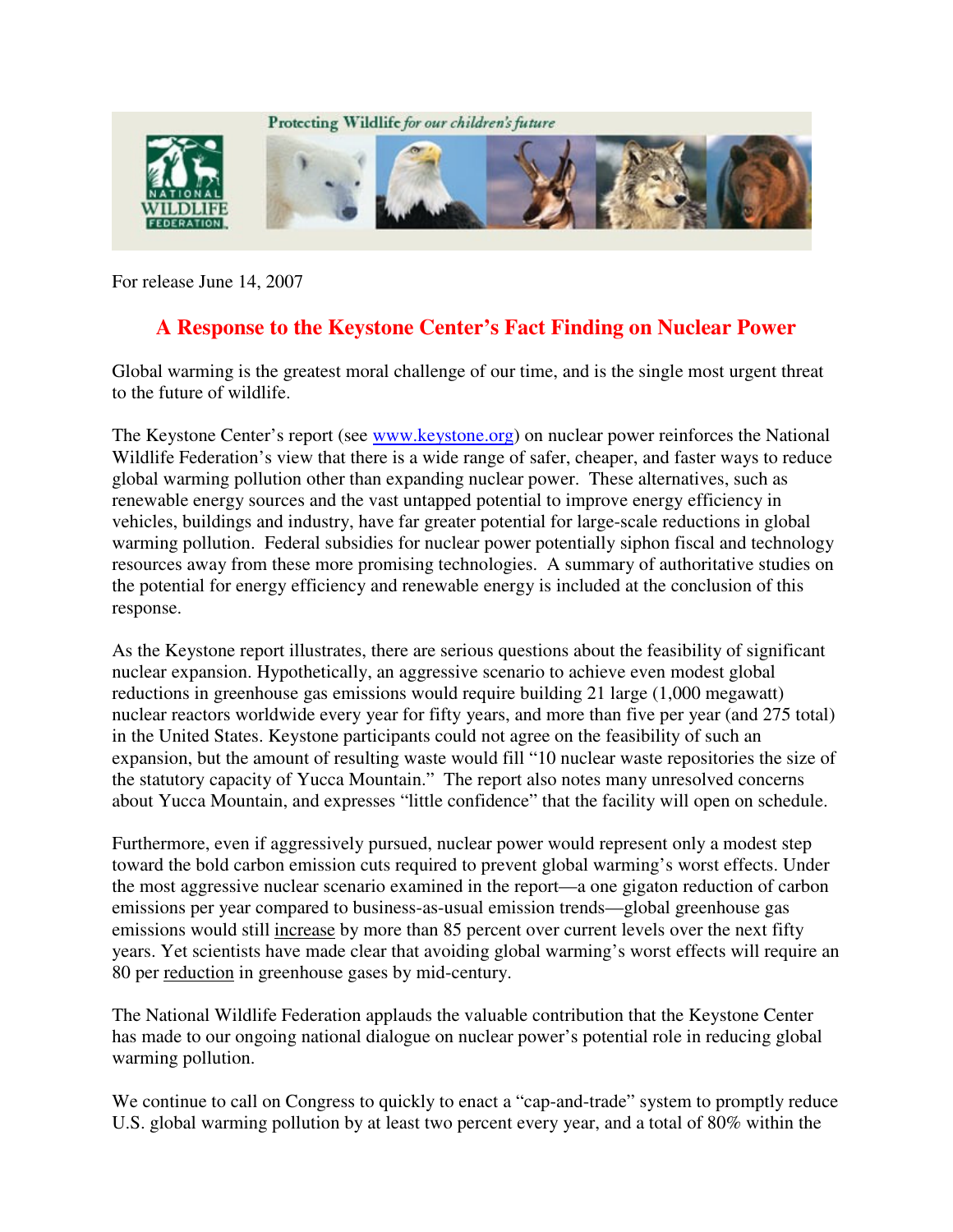next 40 years. A "cap and trade" would set firm limits and timetables for reducing pollution from power plants and other large sources while allowing the free market to reward technologies that deliver the biggest "bang for the buck" in terms of cutting pollution.

Contact:

Kurt Zwally 202-797-6876 zwallyk@nwf.org

## **What Other Recent Studies Have Concluded:**

- The Intergovernmental Panel on Climate Change, the leading scientific authority on global warming, in May 2007 released a landmark assessment on solutions to global warming ("IPCC Fourth Assessment Report, Working Group III"). Unanimously approved by the U.S. government and governments throughout the world, the report found that world greenhouse gas emissions can be reduced 50 to 85 percent below year 2000 emission levels by the year 2050, and that these reductions can be achieved while tripling the global economy. According to the Report:
	- $\triangleright$  "It is often more cost-effective to invest in end-use energy efficiency improvement than in increasing energy supply to satisfy demand for energy services."
	- $\triangleright$  "By 2030, about 30% of the projected GHG [global greenhouse gas] emissions in the building sector can be avoided with net economic benefit."
	- $\triangleright$  "Renewable energy generally has a positive effect on energy security, employment and on air quality. Given costs relative to other supply options, renewable electricity, which accounted for 18% of the electricity supply in 2005, can have a 30-35% share of the total electricity supply in 2030."
- In 2005, President Bush and the other G-8 leaders asked the International Energy Agency (IEA) to assess options to control greenhouse gas emissions. IEA's report ("Energy Technology Perspectives") concluded that:
	- $\triangleright$  "By 2050, energy efficiency measures can reduce electricity demand by a third below [business-as-usual] levels. Savings from liquid fuels would equal more than half of today's global oil consumption."
	- $\triangleright$  "In many countries, new buildings could be made 70% more efficient than existing buildings…. Windows are now available with three times the insulation value of their predecessors…. Efficient air conditioners use 30 to 40% less energy than the models of ten years ago…. Improved lighting could yield cost-effective savings of 30 to 60%. Major improvements have been made in refrigerators, water heaters, washing machines and dishwashers."
	- $\triangleright$  "In industry there is huge potential to reduce energy demand and CO2 emissions through improved efficiency of motors, pumps, boilers and heating systems;